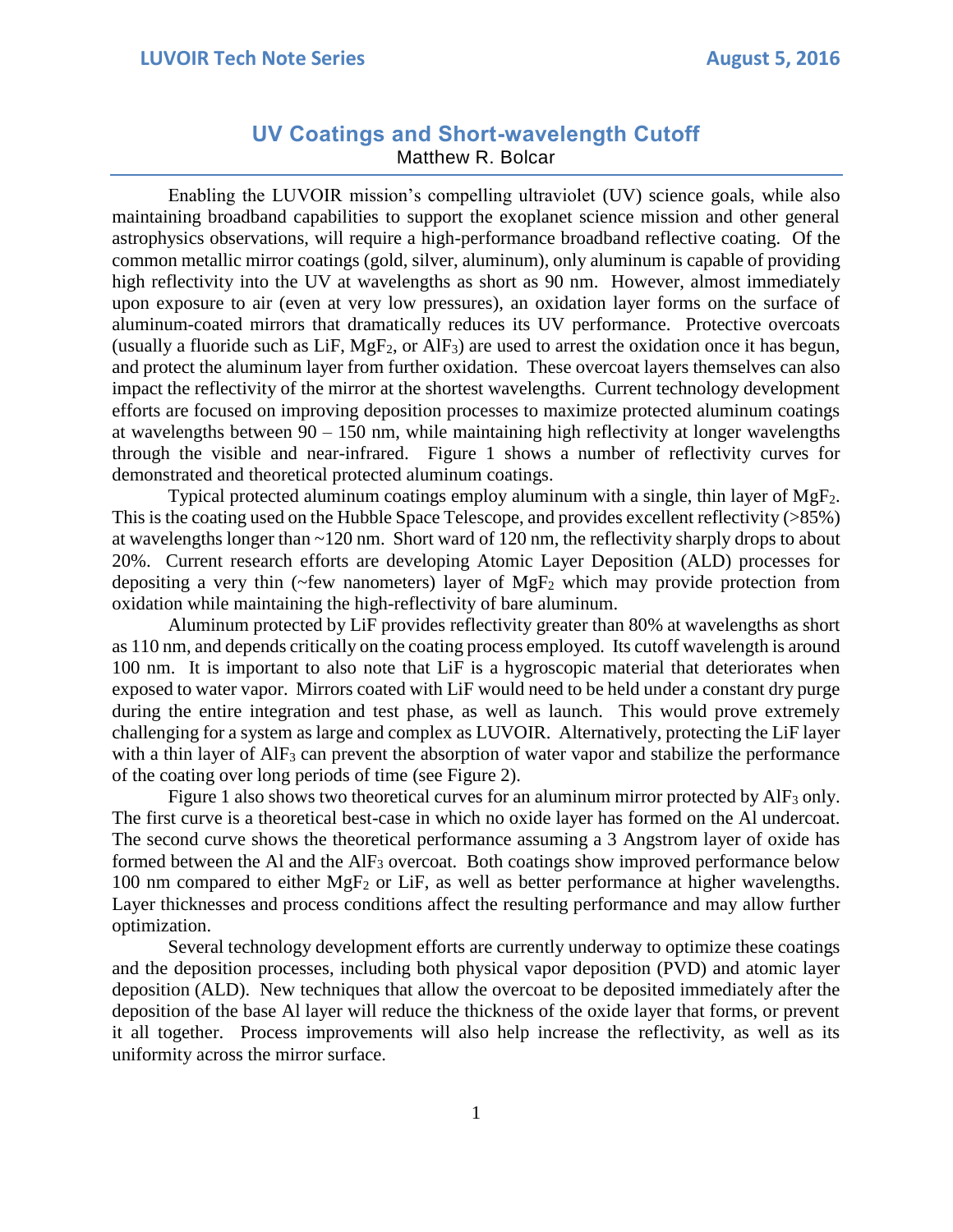## **LUVOIR Tech Note Series August 5, 2016**



**Figure 1 – Theoretical and demonstrated performance for various Aluminum coatings. The theoretical, unoxidized bare Al performance is shown in black. Demonstrated performance for MgF<sup>2</sup> and LiF overcoats are shown in red and green, respectively. A LiF overcoat protected by a thin layer of AlF<sup>3</sup> is shown in blue. Finally, theoretical performance for an AlF<sup>3</sup> overcoat is shown in purple for two scenarios: without an interstitial oxide layer (***dashed***) and with a 3 Å interstitial oxide layer (***dot-dashed***). This figure was adapted with permission from J. Hennessy,** *et al.***, "Performance and prospects of far ultraviolet aluminum mirrors protected by atomic layer deposition,"** *J. Astron. Telesc. Instrum. Syst.* **2(4), 041206 (2016), with contributions from M. Quijada at GSFC and K. Balasubramanian at JPL.**